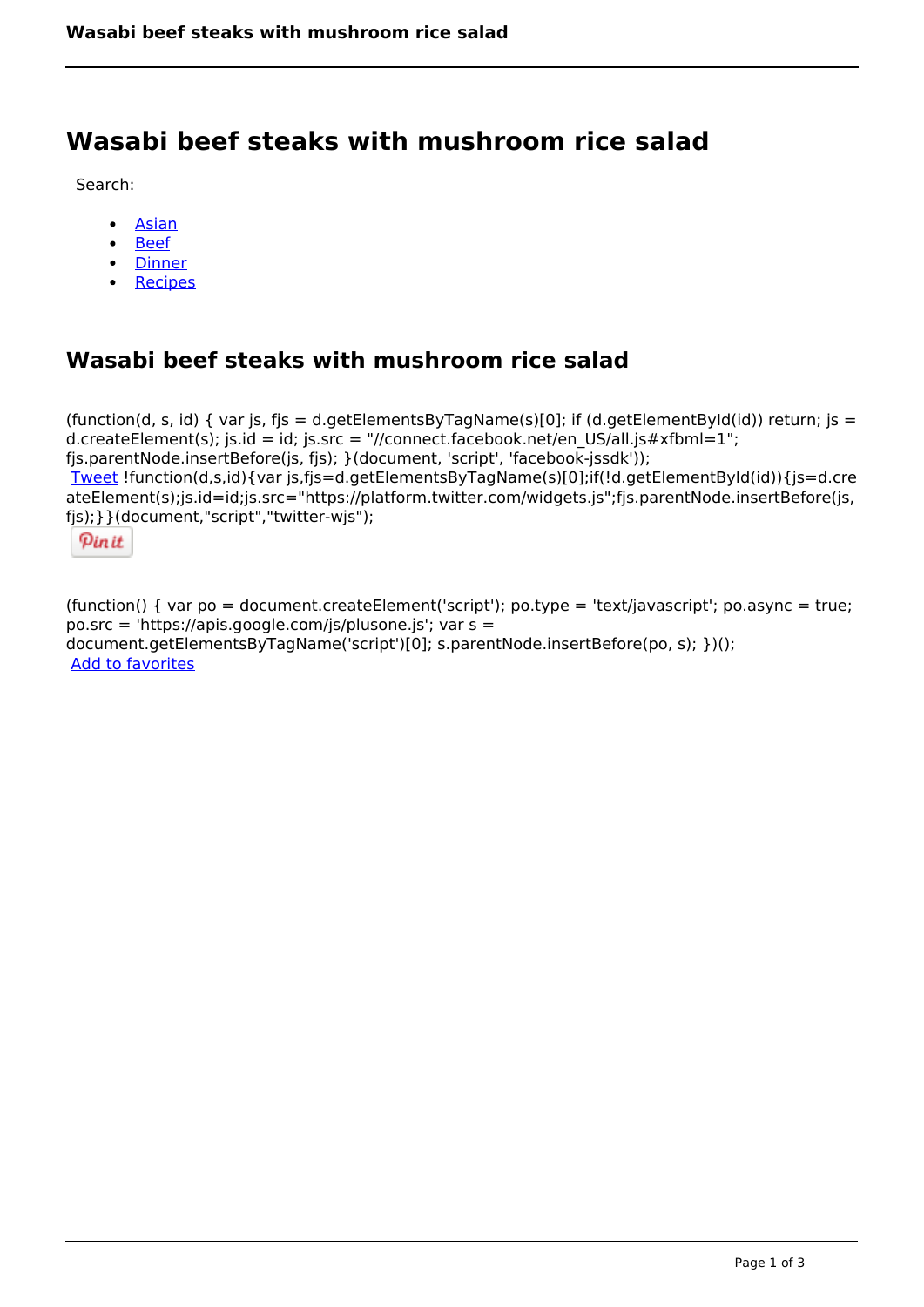

Rate this recipe

2 people are cooking this [Count me in](https://www.naturalhealthmag.com.au/flag/flag/favorites/712?destination=printpdf%2F712&token=562a432606fcfa5dbff47bc5e2ed3e75)

Ingredients (serves 4)

- 4 thick-cut organic steaks
- 3 tsp S&B wasabi in tube
- 4 tbsp Yeo's light soy sauce
- 1 tsp garlic, minced
- ½ cup Morita teriyaki sauce
- $\cdot \cdot 1\frac{1}{2}$  cup Japanese sushi rice
- $\frac{1}{4}$  cup Jade Phoenix sliced shitake mushrooms
- 40 g Hikari red miso paste

## **Method**

Pre-heat oven to 150°C. Combine the wasabi, light soy, garlic and teriyaki sauce in a non-metallic bowl, marinate for several hours, or overnight.

Combine the instant miso soup with three cups of water and bring to the boil, add the rice and mushrooms to the pot and bring to the boil, stirring. Cook for 12 minutes until rice is tender. Drain and set aside.

Pre-heat a griddle pan over a medium heat for two minutes and cook [steak](http://www.naturalhealthmag.com.au/search/node?theme=nourish&keys=steak), two minutes on each